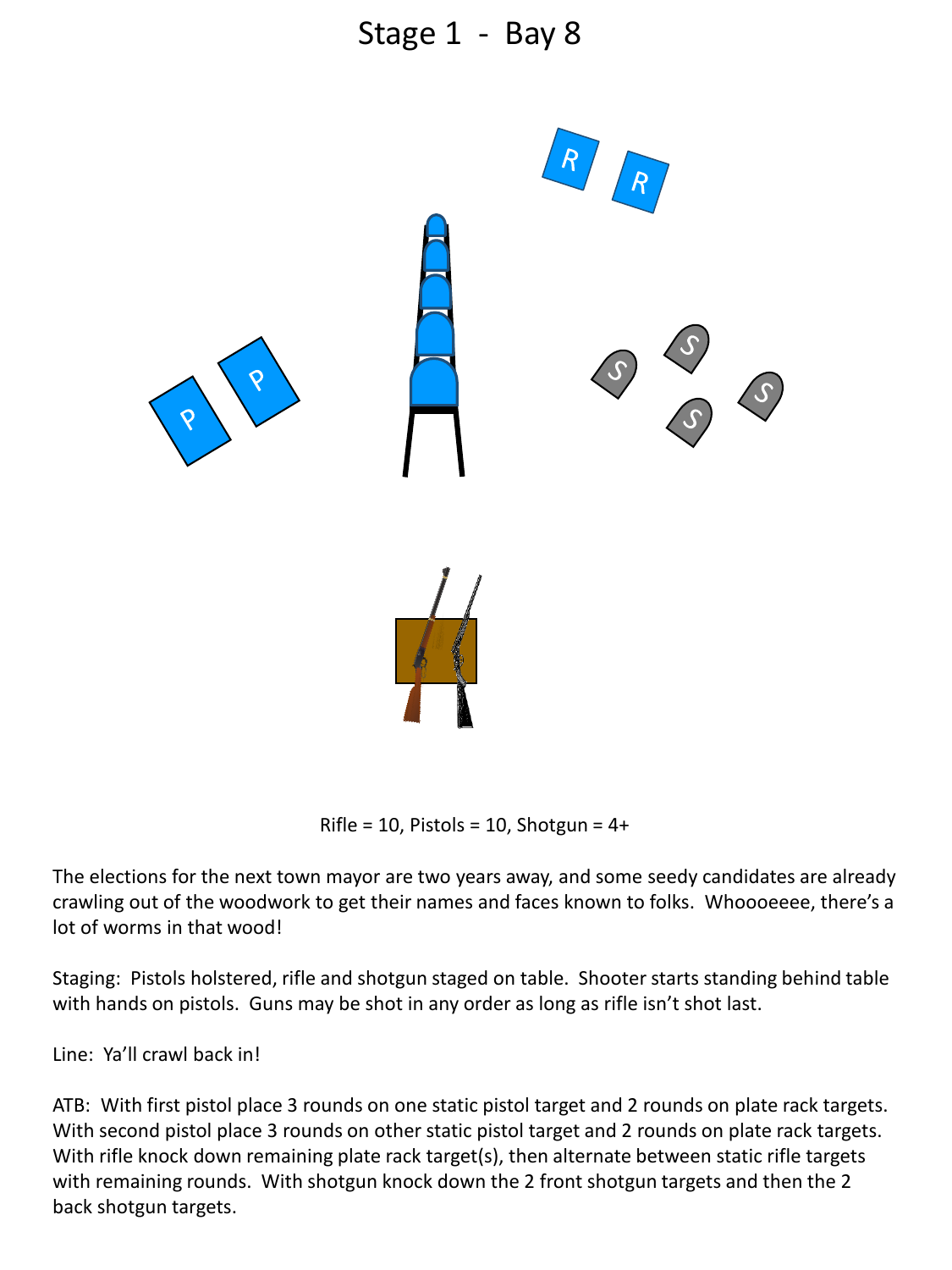

Rifle = 10, Pistols = 10, Shotgun =  $4+$ 

Lots of folks like the current mayor, and he has worked hard in his own unique way to make the town better. However, ever since they brought that newfangled telegraph in, he's been constantly running down there and sending way too many telegrams.

Staging: Pistols holstered and shotgun staged on table. Shooter starts standing behind table with rifle at cowboy port arms. Rifle must be shot first, but shooter's choice with order of pistols and shotgun.

Line: Cut the wires!

ATB: With rifle engage the plate rack targets with 2 rounds, then engage the static rifle targets by alternating between them with double taps. Make rifle safe on table. With pistols knock down plate rack targets still standing, then place remaining rounds on one or both of the static pistol targets. With shotgun knock down the 4 shotgun targets in any order. If needed, shooter has the option of using the shotgun at any time to knock down any plate rack targets still standing.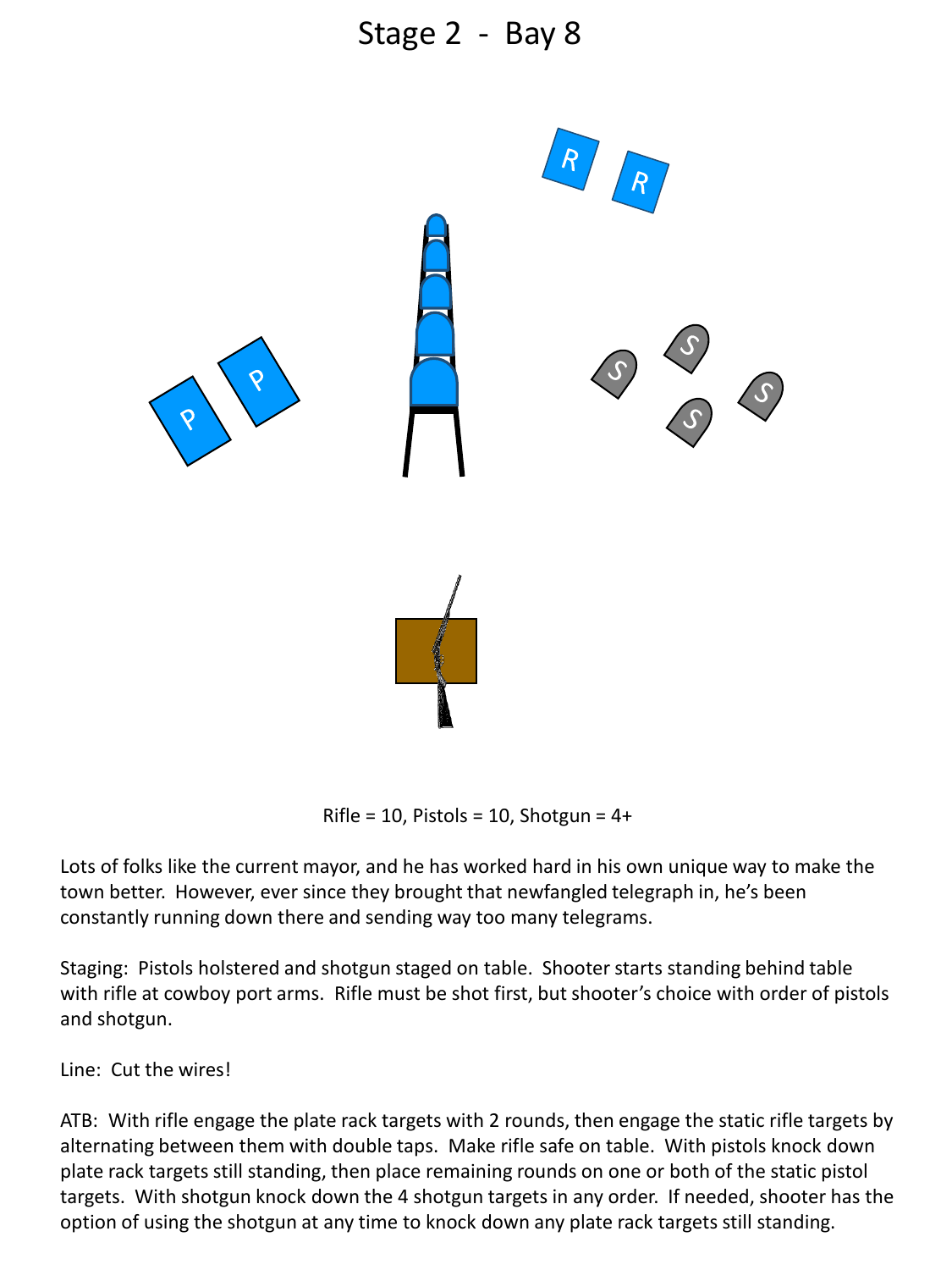Stage 3 - Bay 7



Rifle = 10, Pistols = 10, Shotgun =  $4+$ 

Ever since a nasty range war some time back, the town across the lake has been a mite disagreeable, and now they've gone and built a big cannon that just might be able to drop a round in your town square. Why, their funny haired mayor "Little Cannon Man" must be plain loco!

Staging: Pistols and rifle staged on table in doorway. Shotgun staged on left window shelf. Shooter starts standing at location of choice. Guns may be shot in any order as long as rifle isn't shot last.

Line: Don't point that thing over here!

ATB: With rifle and pistols shooter must place at least 3 rounds on each target. After shooting pistols, they may be holstered or returned to table. With shotgun knock down the shotgun targets in any order.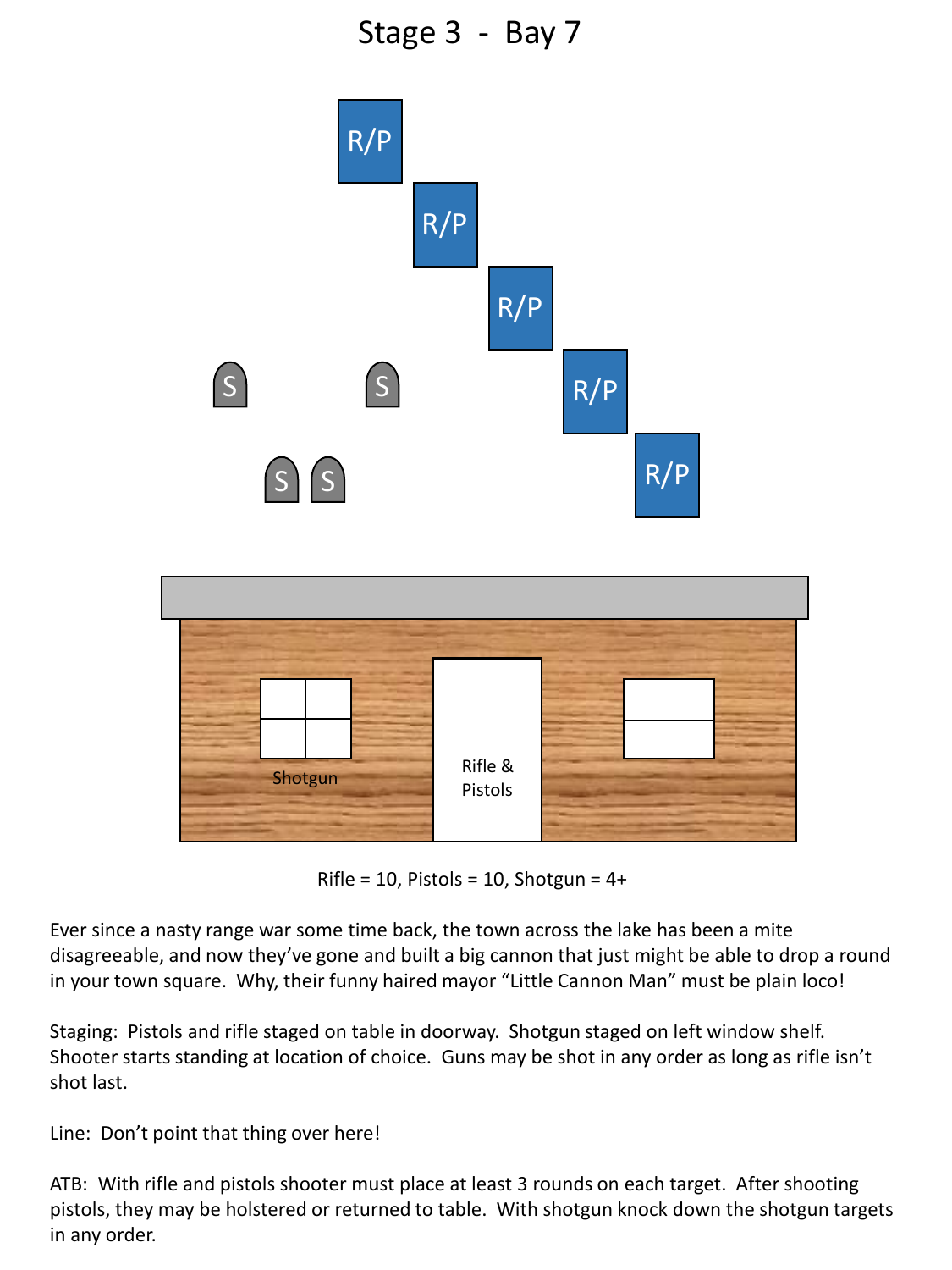Stage 4 - Bay 7



Rifle = 10, Pistols = 10, Shotgun =  $4+$ 

Some of the kids in the town school admittedly aren't gonna grow up to design cannons, but the school marm is working hard to teach 'em their three Rs even better this year. Now, you've just heard that some lowdown varmint is running around the school yard acting crazy and waving a gun.

Staging: Pistols holstered, rifle staged on table in doorway and shotgun staged on shelf in left window. Shooter starts standing between left window and doorway facing the wall with both hands touching the wall. Guns may be shot in any order as long as rifle isn't shot last.

Line: I'll show you some education reform!

ATB: With rifle and pistols shooter must place 4 rounds on each target. With shotgun knock down the shotgun targets in any order.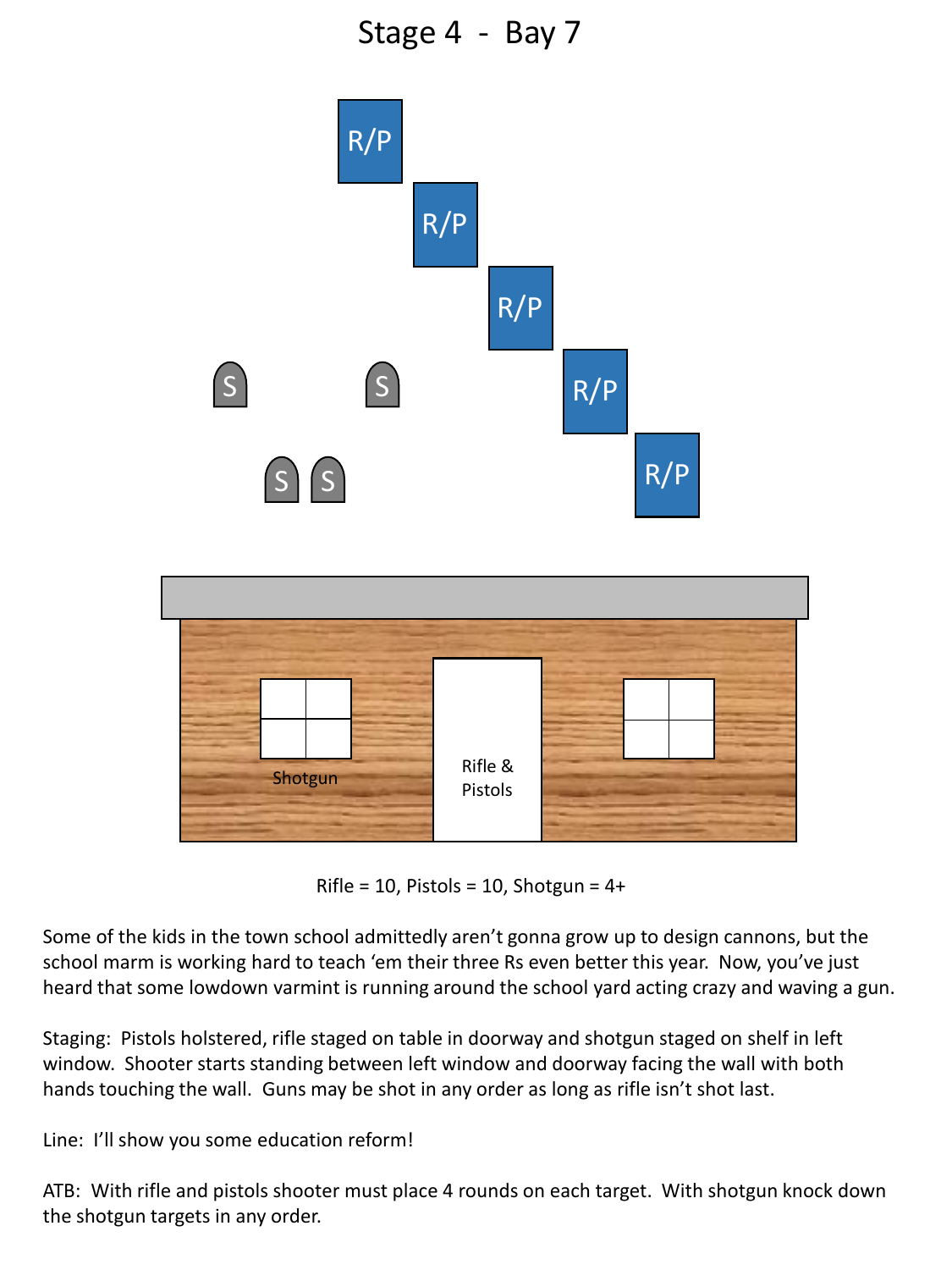

Rifle =  $10$ , Pistols =  $10$ , Shotgun =  $4+$ 

Well, with the days getting warmer and longer, lo and behold it looks like spring has sprung!

Staging: Pistols holstered, rifle staged on right table and shotgun staged on either left or right table. Shooter starts standing in the office doorway leaning against either side of door frame. Guns must be shot either [pistols-shotgun-rifle-shotgun] or [rifle-shotgun-pistols-shotgun].

Line: "Aaaaaaa Choo!"

ATB: Move to table of choice. If shooting pistols first from behind left table, place 1 round on each end target and 4 rounds on each center target. With shotgun, from anywhere behind or between the two tables, knock down the left 2 shotgun targets (next to pistol targets). Make shotgun safe on right table. With rifle engage rifle targets per pistol instructions. Make rifle safe on table, then with shotgun knock down the right 2 shotgun targets.